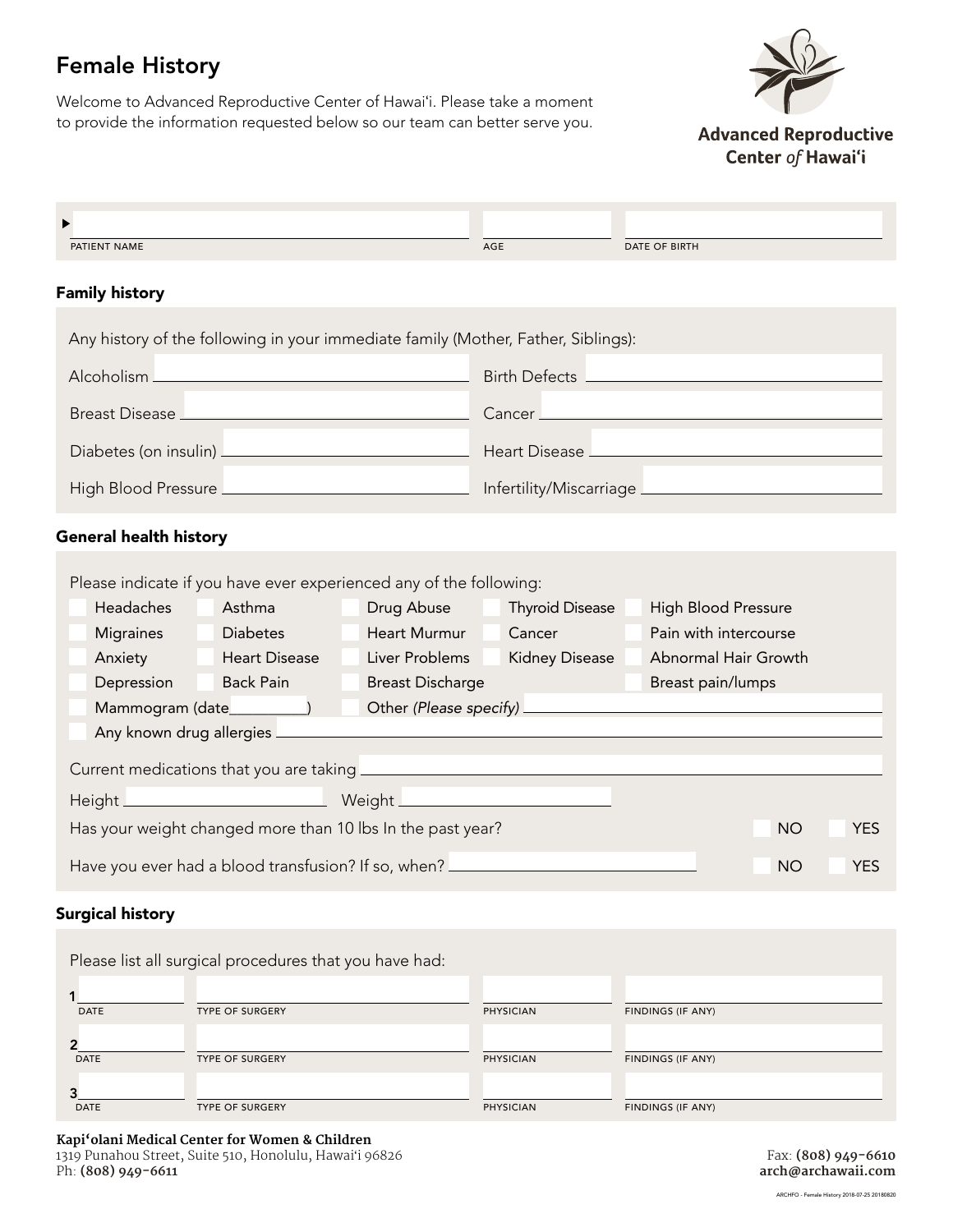## Female History *(continued)*

Welcome to Advanced Reproductive Center of Hawaiʻi. Please take a moment to provide the information requested below so our team can better serve you.



#### Menstrual history

| How old were you when your period began?                                              | Are they regular?                     | <b>NO</b> | <b>YES</b> |  |
|---------------------------------------------------------------------------------------|---------------------------------------|-----------|------------|--|
| What is the usual interval between the start of one period and the start of the next? |                                       |           |            |  |
| How many days does your period last?                                                  | Is the flow heavy, moderate or light? |           |            |  |
| Do you have bleeding between your periods?                                            |                                       | NO        | <b>YES</b> |  |
| Do you have cramps?<br><b>NO</b><br><b>YES</b>                                        | If yes, every cycle?                  | <b>NO</b> | <b>YES</b> |  |
| Do you take any medications for pain relief? If yes, list _                           |                                       | <b>NO</b> | <b>YES</b> |  |
| Do you get moody, depressed or bloated?                                               |                                       | <b>NO</b> | <b>YES</b> |  |
| When was the first day of your last period? _                                         |                                       |           |            |  |

#### Reproductive history

| How long have you been trying to get pregnant? __________________________________ When was your last PAP Smear? _ |           |            |  |
|-------------------------------------------------------------------------------------------------------------------|-----------|------------|--|
| Have you ever had an abnormal PAP Smear? If yes, when? <u>_________________________</u>                           | <b>NO</b> | <b>YES</b> |  |
| Have you ever had a mammogram? If yes, when? ___________________________________                                  | <b>NO</b> | <b>YES</b> |  |
| Results?                                                                                                          |           |            |  |
| Have you ever had any sexually transmitted diseases? If yes, when? <u>Lace and a measure the</u>                  | <b>NO</b> | <b>YES</b> |  |
| Chlamydia<br>Gonorrhea<br>Herpes                                                                                  |           |            |  |
| Have you ever been diagnosed with tubal disease? If yes, when? <u>Increase manual</u>                             | <b>NO</b> | <b>YES</b> |  |
| Have you ever been diagnosed with endometriosis? If yes, when? _________________                                  | <b>NO</b> | <b>YES</b> |  |
| Have you ever been diagnosed with an ovarian cyst? If yes, when? _______________                                  | <b>NO</b> | <b>YES</b> |  |
| Have you ever been diagnosed with polycystic ovaries? If yes, when? ____________                                  | <b>NO</b> | <b>YES</b> |  |
| Have you ever been diagnosed with fibroids in your uterus? If yes, when?                                          | <b>NO</b> | <b>YES</b> |  |
|                                                                                                                   | <b>NO</b> | <b>YES</b> |  |
| Have you ever taken birth control pills? If yes, when? <u>_________________________</u>                           | <b>NO</b> | <b>YES</b> |  |
| Have you ever had pelvic inflammatory disease? If yes, when? <u>Increase mess</u>                                 | <b>NO</b> | <b>YES</b> |  |
| Do you have both of your ovaries? If no, which? <u>Increase and the second of the second</u>                      | <b>NO</b> | <b>YES</b> |  |
| Did your mother take DES when she was pregnant with you?<br>I Don't Know                                          | <b>NO</b> | <b>YES</b> |  |
| Have you ever had previous artificial inseminations? If yes, when? L                                              | <b>NO</b> | <b>YES</b> |  |
| Have you ever had a previous IVF attempt? If yes, when? _                                                         | <b>NO</b> | <b>YES</b> |  |